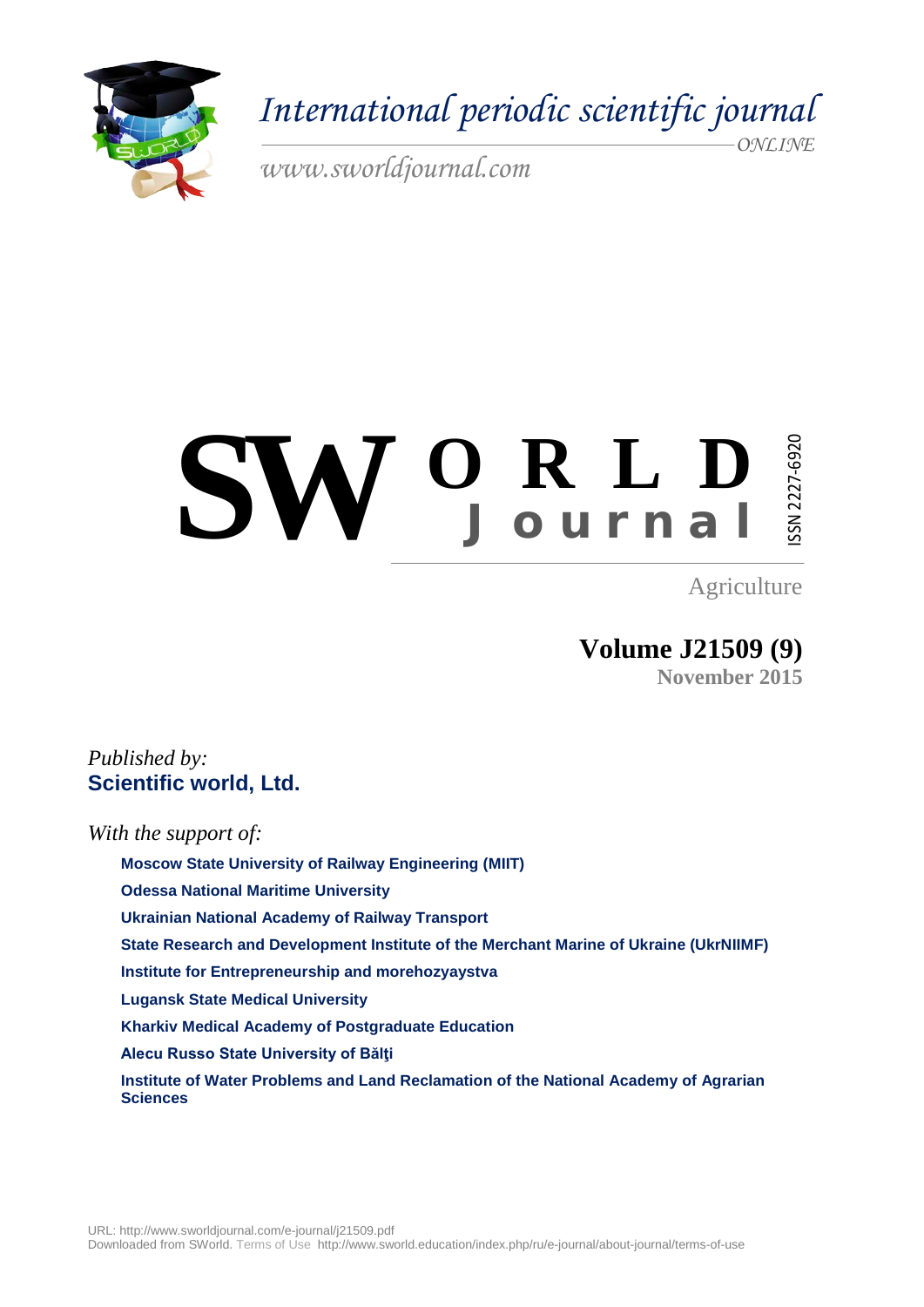### **J21509-002 O.B. Viunenko \*, M.M. Ruban \*, H.A. Smoliarov \*, I.H. Smoliarov \*, A.V. Tolbatov \*, V.A. Tolbatov \*\*, S.V. Tolbatov \*\*\* IMPROVING THE INFROMATION SUPPORT OF MANAGEMENT OF AGRICULTURAL ENTERPRISES THROUGH INNOVATIONS**

*\* Sumy National Agrarian University \*\* Sumy State University \*\*\* National Aviation University (Kyiv)*

*Abstract. The article tackles the problems of forming the information support of the management in the agricultural sector, solution of which is suggested on the basis of new information technologies.*

*Key words: agricultural sector, information support, information technologies, innovative activities, monitoring.*

**Outline of the problem.** The agricultural enterprises face the tasks of achieving sustainable development, increasing of agricultural production and food security of the population, which can be fulfilled through the modernization of production.

One of the tools for implementing the scientific and technological development of the agricultural sector is innovative approaches that have to be aimed at ensuring management efficiency in order to increase production volume.

The implementation of the innovative approaches determines the solution of topical problems connected with the information support of decision making processes using new information technologies in the agricultural enterprises management.

**Analysis of recent research and publications.** In the conditions of the agricultural market activity market the performance criteria are coming to the fore and the requirements for management methods are increasing. In this regard the need for information on the scientific achievements, innovations and technologies, financial and other resources is significantly increasing. Under present-day conditions management activities require considerable organizational and management changes, a comprehensive study on the establishment and operation of the information support of the sectoral management.

Topical problems of developing the information support of the agricultural sector management have been studied by a number of scientists: M.P. Denysenko, I.V. Kolos, V.M Zhuk, I.S. Kovalenko, V.M. Koshelev, M.F. Kropyvko, P.T. Sabluk, B.K. Skyrta, S.O. Tyvonchuk, V.V. Kharchenko.

The formation of the theoretical foundations of the information support of the agricultural sector management and their realization have been studied by academician of NAAS M.F. Kropyvko, who dwelled upon [1] the role of the scientific school of the academician of NAAS P.T. Sabluk and the achievements in solving the problems of the agricultural sector management and its information support.

The analysis of the publications shows that the experience of the agricultural sector information support is eventually broadening and improving. Thus in view of the problem under study the fact that new conditions require modern principles of the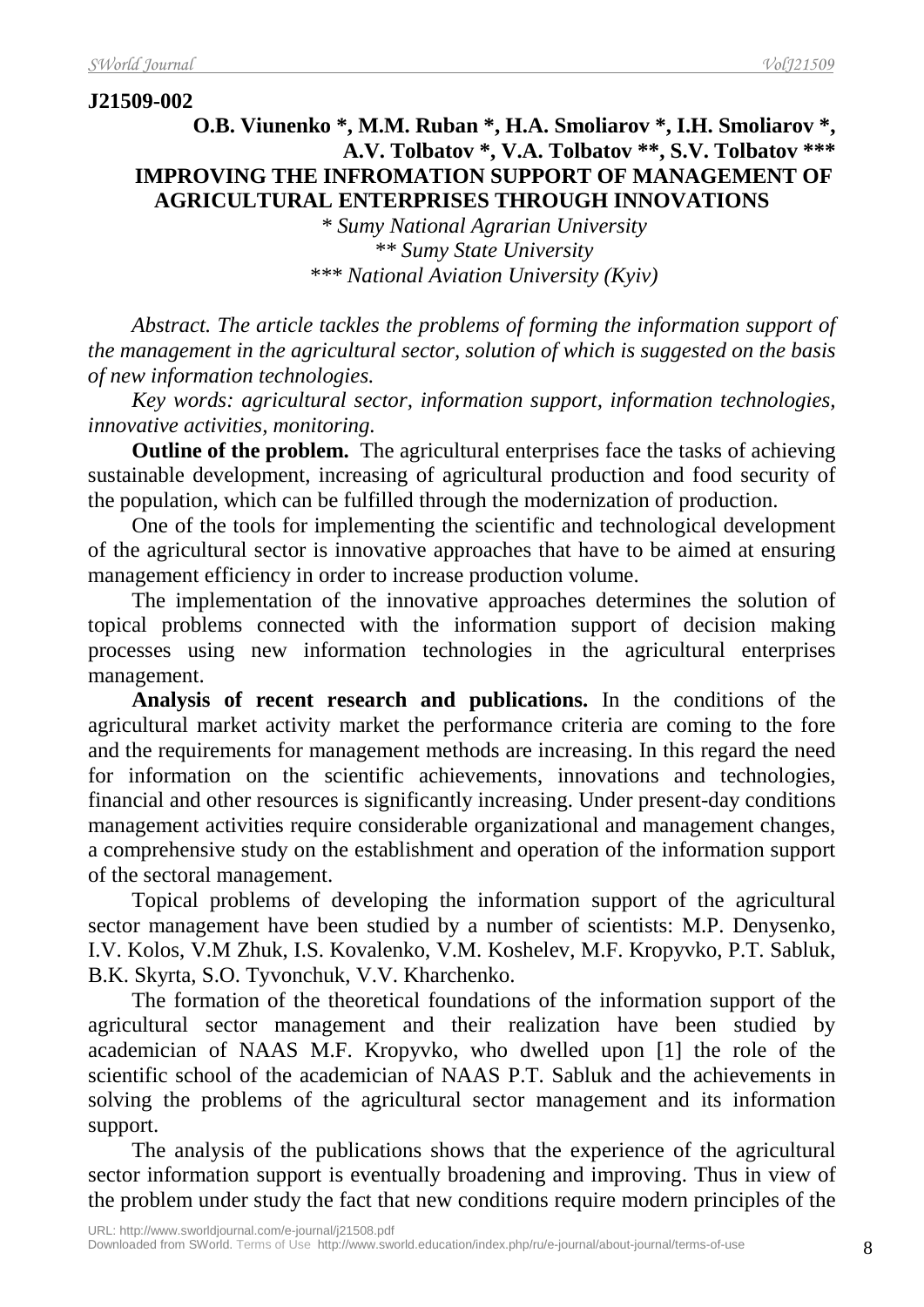organization of agricultural sector information support becomes evident.

The issues of the innovation process organization are tackled in the works of a number of authors [2, 3, 5, 6], in which the issues of forming the information support at various stages of the innovative activity are dwelt upon. This suggests the possibility of structuring information processes, creating the systems of the decisionmaking information support and highlights the topicality of this problem.

In the publications [1, 4, 5] the certain issues of the innovative activity information support are considered, which necessitates generalizing the experience and elaborating the methodological principles of organizing the innovative activity information support in the agricultural sector at all stages of the decision making.

As a result of the research it should be noted that the current problems of forming the information support of the agricultural sector management on the basis of the new information technologies have not been considered in the publications.

**Aims of the article:** to describe the state of the informatization and form the approach to the developing the information support of the agricultural sector management on the basis of innovations.

Numerous publications are devoted to the problems of improving the information support or the agricultural sector management.

Implementing the information technologies in the agricultural enterprises, the automation of the accounting tasks, solving the optimization tasks of the resource planning, the tasks of zootechnics. The constraints of implementing the information technologies in the agricultural sector in past two decades were the lack of domestic technical means, their high price and the financial situation of the agricultural sector. Academician M.F. Krapivko notes that in early 2000 the discrepancies between the information support and demands of the time arose.

The main shortcomings of the information service system were:

•lack of the information resources, primarily the market and the scientific and technical information for production purposes;

•the dominant information flows were not aimed at servicing the industrial structures and the population;

•the system was based mainly on old paper technologies for collecting, organizing, processing and dissemination of information and did not provide the required efficiency;

•unestablished contacts and exchange of information with international and national research centres, centres of information and business activity;

•lack of one of the basic elements of the information system - reliable digital cartographic materials [6].

By request of the Ministry of Agrarian Policy the National Scientific Center "Institute of Agrarian Economy" and other institutions elaborated the programme for the agricultural sector informatization for 2001-2003 and the programme for the agricultural sector informatization for 2006-2015.

Academician M.F. Krapivko notes that the conceptions of developing the agricultural sector were not approved as state ones but the basic ideas of the programme were used for further developing the information systems of agricultural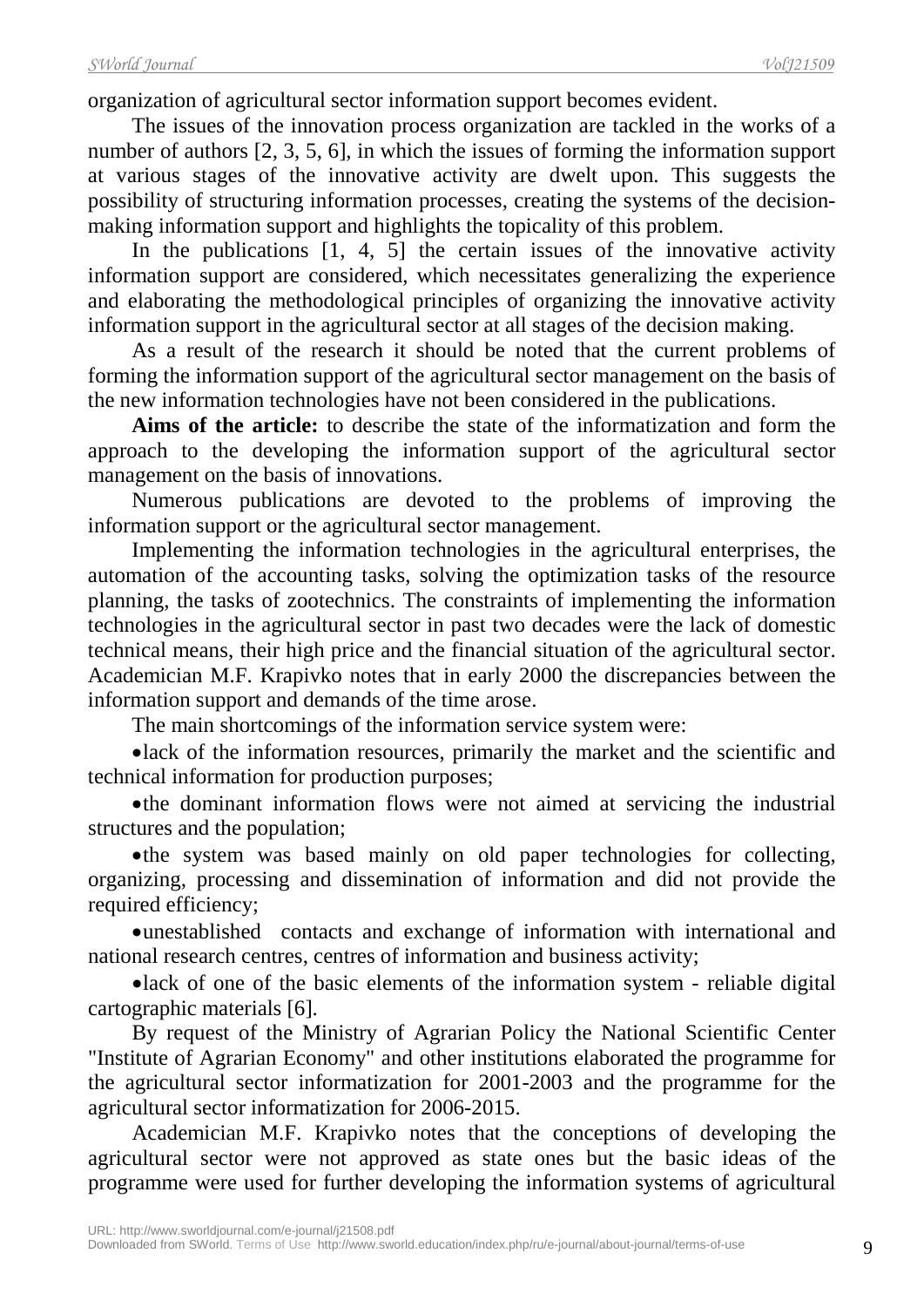#### enterprises.

In Ukraine the information and consulting service for the agricultural producers is developing, the advisory services have been established in the regions at the departments of agriculture and agricultural higher educational institutions with leading scientists and practitioners involved in their work.

The innovation is the application of new information technologies [7] on the basis of which the technologies of the agriculture, the livestock farming, the organization and the management of production are modernized. Thus geoinformation technologies enable managing production and introducing innovative technologies for the automation of accounting the consumption of fuel, fertilizers, crop protection products etc.

The practice of recent years shows the growing needs of management in timely, reliable and differentiated information. Meeting the information needs is determined not only by the needs of the authorities, but also by the demands of agricultural economic entities and the agricultural scientific community. Nowadays the system of statistical indicators is the basis of information which is necessary for substantiating different solutions aimed at stabilizing agriculture production and overcoming its systemic crisis. It includes quantitative characteristics of phenomena and processes in agriculture (size, structure, dynamics of production and financial resources, the efficiency of production, etc.); materials of The Ministry of Agrarian Policy and Food of Ukraine; analytical reviews of national scientific organizations, publications of leading researchers, etc. The existing information base does not contain absolutely reliable information on the real state of agroindustrial production of regions, does not completely reflect its qualitative and quantitative changes. This fact does not enable to explore the dynamics and identify the tendency of changes of economic, property and production indicators of enterprises of certain agricultural spheres. The implementation of modern monitoring systems may contribute to solving these problems.

The monitoring of the agricultural sector has peculiarities that are associated with the specifics of the village as a socio-territorial subsystem of society and the specifics of the agriculture as a sphere of the economy. Thus the observation scope requires the inclusion of additional areas such as data on land relations, private land ownership, as well as information on local government development [8]. The monitoring in the agricultural sector is aimed at continuous observation of the agricultural sphere in order to identify tendencies leading to a decrease in production efficiency and development of agricultural industry. In general the information system of the agrarian sphere monitoring presupposes solving the following problems: identifying changes occurring in agriculture and the factors that determine them; the comparative analysis of dynamics of the main indicators of the agricultural sector and other sectors of the economy; monitoring of implementing the agricultural development programmes; assessing the effectiveness and completeness of the implementation of laws and regulations on agricultural development in the agricultural sector; studying and sharing the experience on the agricultural sector development; forecasting the processes of development in the social and labor sphere of villages; preparing analytical and information reports on the situation and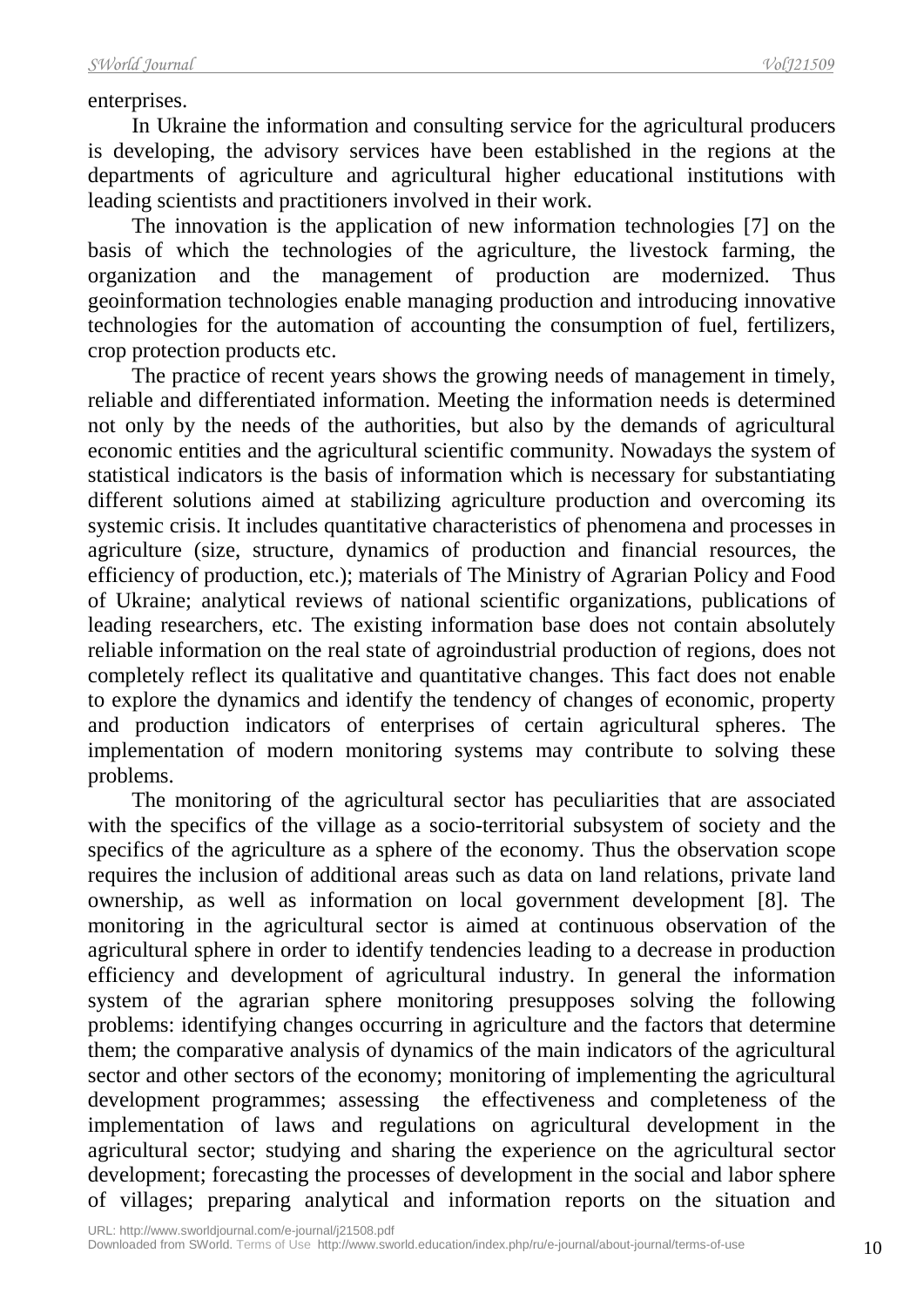tendencies of the agricultural development.

At present there is no common method of monitoring tendencies in region's development, economic stability at the regional level, as well as there is no system of indicators on the basis of which it is possible to adequately assess the current state of the observed object and intervene in time if the system fells into crisis [9].

Analysis of the agricultural sector information support shows that the level of its development is very low; the information flows are insufficiently organized and duplicated; information on the performance of enterprises and farms is submitted to the statistics agencies, tax authorities, agricultural departments. Despite the efforts of researchers and specialists the resources of modern information technologies and existing information support of the managerial decisions does not meet the requirements neither of state and executive bodies nor producers and is often insufficiently reliable and relevant.

Investigation of the innovative activities, main decision making stages and tasks shows that the innovation processes require the variety of information. This information is formed by multiple sources internal and external to a company and requires the use of various algorithms and methods for their implementation.

Peculiarities of the innovative activity in the agricultural sector determine the fact that its efficiency depends on the management system which depends on the quality of the decision making information support. This enables defining the components of the agricultural enterprises' innovative activity: scientific and technical, industrial (technological), organizational, economic, legal, investment components.

Activization of the innovative activities requires and results in improvement of business management based on the appropriate innovations. It is proved by the fact that there is a necessity to improve the information support of the management processes of an enterprise, especially in the sphere of its innovative activity.

The components of the innovative activity information support are mainly unattainable for enterprises due to various sources of forming. It limits the decision making process in the management of agricultural enterprises' innovative activity. As a result, there are problems connected with the implementing innovations in a certain enterprise, which is not possible to carry out by personnel and requires the involvement of invited specialists.

These problems may be solved through creating centers for the innovative activity support. The centers should provide entities with scientific-consulting and information services in implementing the profitable management methods. At the same time computer and telecommunication equipment and information technologies for the decision making support should be widely used.

As noted by researchers an important aspect of scientific consulting and information services for agricultural producers is the organization of the infrastructure for disseminating the agrarian scientific attainments.

Conducted research on the informatization of the agricultural sector shows that there are a number of problems of forming the information environment in agricultural sphere.

The main objective of forming the information environment of the agricultural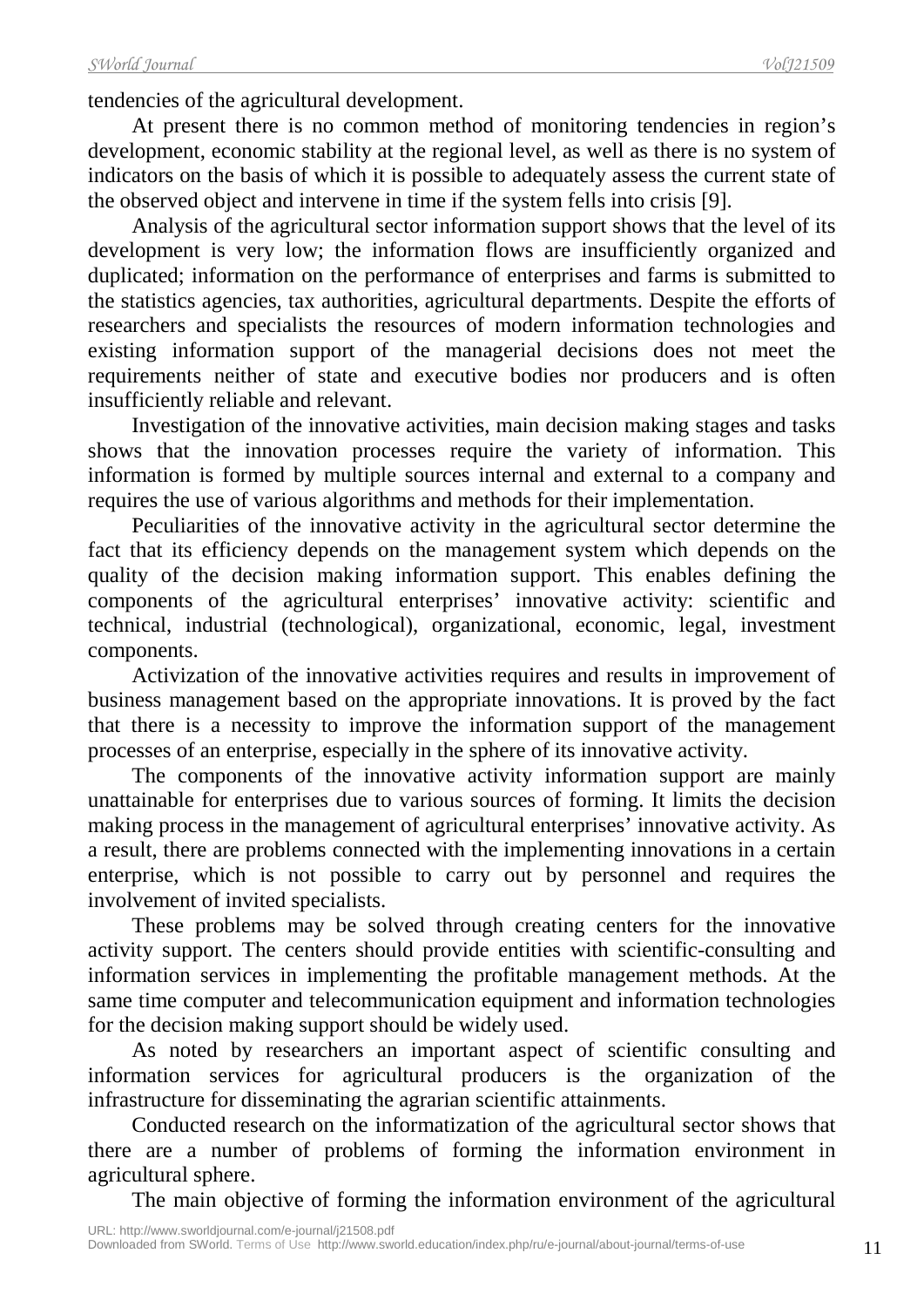sector is the integration of all components aimed at optimizing the information resources from various sources: government institutions, local governments, research institutions, educational establishments, trade unions and associations.

**Conclusions.** The problem of improving information support of the agricultural production management system in a market economy is becoming more urgent. Creating the information environment of the agricultural sector functioning is a necessary factor in the efficiency of the entire industry and separate companies. It enables not only accumulating the information resources of required extent but also significant reducing of the total extent of each possible source.

The innovation in this process is the use of new information technologies in the agricultural production on the basis of which the production efficiency increases, technologies of the agriculture and the livestock farming are upgraded, the management organization improves.

## REFERENCES:

1. Kropy`vko M.F. Zdobutky` naukovoyi shkoly` akademika NAAN P.T. Sabluka z py`tan` upravlinnya APK ta jogo informacijnogo zabezpechennya v ry`nkovy`x umovax / M.F. Kropy`vko / Ekonomika APK. - №7- 2011. – S. 161- 168.

2. Bagrova I.V., Get`man O.O. Udoskonalennya metody`ky` ocinky` efekty`vnosti innovacijny`x proektiv. / Zbirny`k nakovy`x pracz` DonNTU. Seriya: ekonomichna Vy`pusk 82 - 2004 s.72-80.

3. Illyashenko S.M. Upravlinnya innovacijny`m rozvy`tkom: problemy`, koncepciyi, metody`: Navchal`ny`j posibny`k.- Sumy` VTD "Universy`tet`s`ka kny`ga", 2003 -278 s.

4. Kovalenko O.M. Sy`stema organizaciyi aktual`nogo informacijnogo zabezpechennya na pidpry`yemstvi. / Materialy` konferenciyi // Redkol.: P.G. Kopitko (vidp)red.) ta in.- Uman`. 2007. – S.201-202.

5. Kolosov I.A., Kolesny`k Yu.V., Nayandy`na O.S, Sharko M.V. Informacy`onnoe obespecheny`e y`nnovacy`onnoj deyatel`nosty` na predpry`yaty`y`// Ekonomika, finansy`, pravo. - № 7 -2007 s.6-11.

6. Moroz O.O. Problemy` i perspekty`vy` investy`cijno-innovacijnogo rozvy`tku agrarny`x pidpry`yemstv./ Zbirny`k nakovy`x pracz` DonNTU.Seriya: ekonomichna Vy`pusk 80 - 2004 s.149-156.

7. Maznyev G.Ye. Geoinformacijni texnologiyi v agrarnomu vy`robny`cztvi / Maznyev G.Ye. / Ekonomika APK - №4- 2011. – S. 130-136.

8. V'yunenko O.B., Tolbatov A.V., Agadzhanova S.V., Tolbatov V.A., Tolbatov S.V. Model` virtual`nogo kognity`vni centru yak intelektual`noyi IT sy`stemy` dlya sy`stem monitory`ngu agropromy`slovy`x kompleksiv / Mizhnarodny`j faxovy`j zhurnal "Vy`miryuval`na ta obchy`slyuval`na texnika v texnologichny`x procesax"  $N<sub>2</sub>3. - 2015. - S.108-112.$ 

9. Maxacheva Z.M. Organy`zacy`y` mony`tory`nga regy`onal`nogo agropromyshlennogo kompleksa v uslovy`yax rynochnoj ekonomy`ky` / Regy`onal`nye problemy preobrazovany`ya ekonomy`ky` № 1, 2009, s. 118.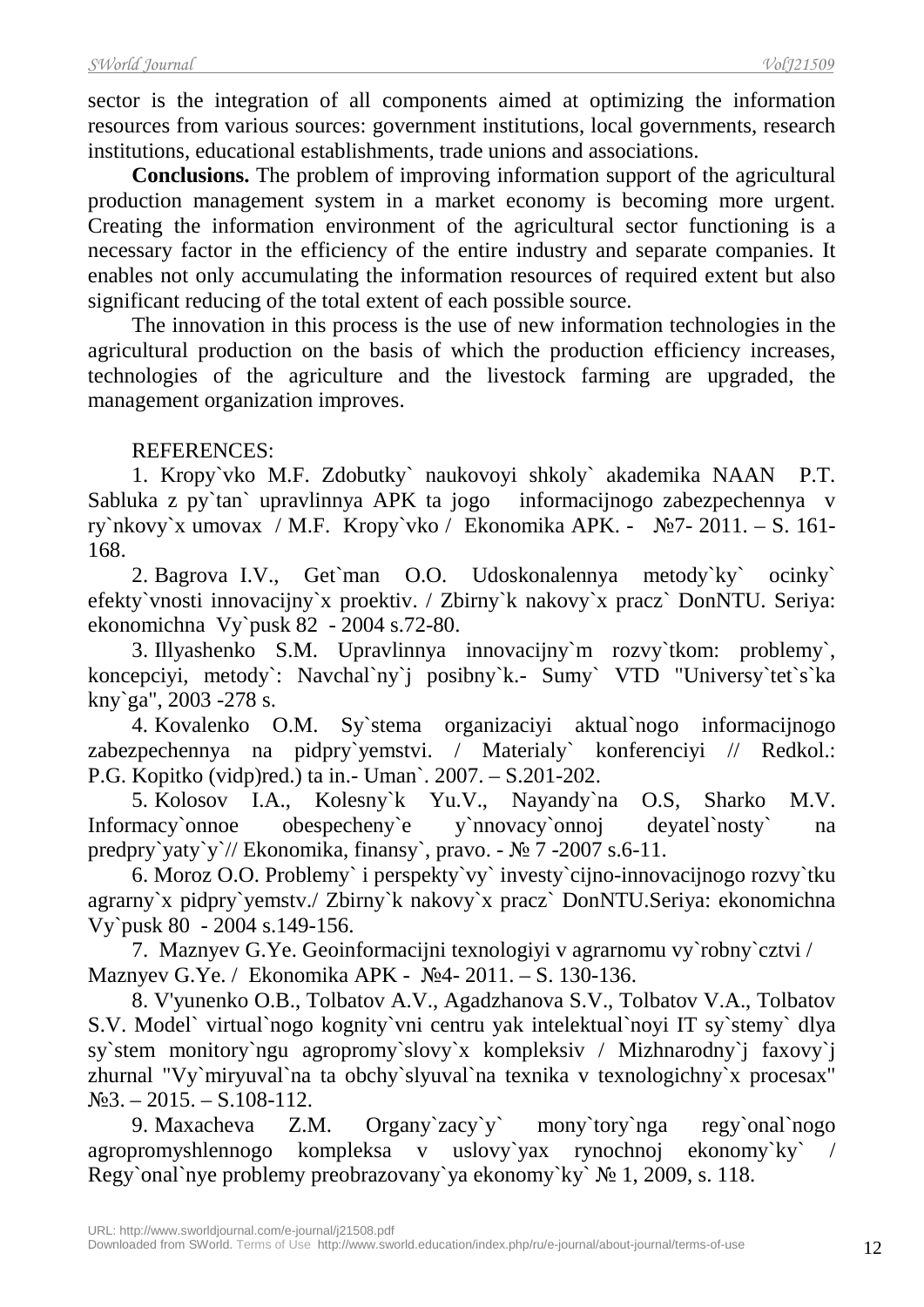Рецензент: д.е.н., проф. Чупис А.В.

- Статья подготовлена в рамках Программы НИР: "Разработка средств
- информационной поддержки инновационной деятельности в АПК региона".

© O.B. Viunenko, M.M. Ruban, H.A. Smoliarov, I.H. Smoliarov,

Статья отправлена: 18.09.2015 г.

A.V. Tolbatov, V.A. Tolbatov, S.V. Tolbatov